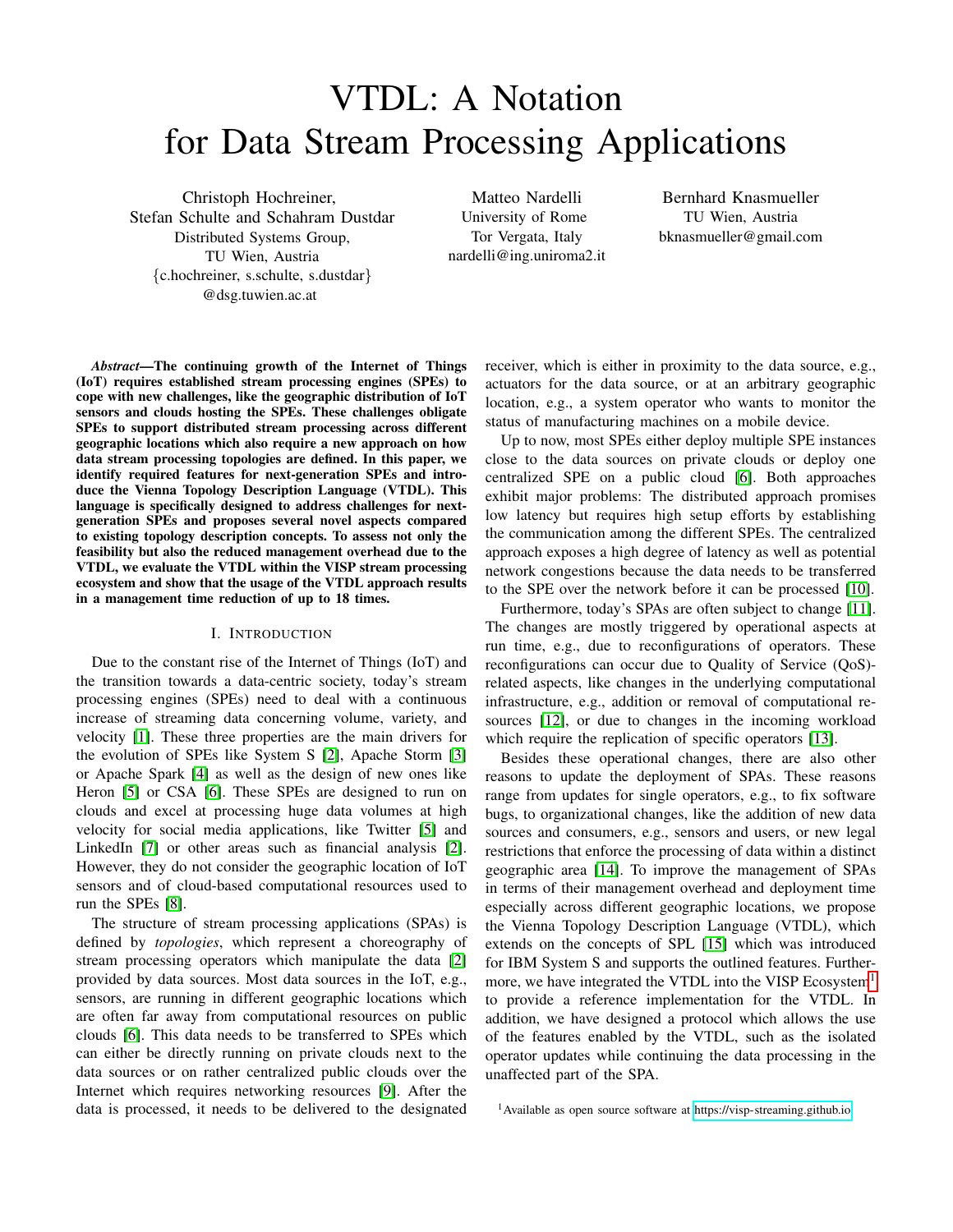<span id="page-1-1"></span>

Fig. 1: Motivational Scenario

The remainder of this paper is structured as follows: First, we provide a motivational scenario in Section [II](#page-1-0) and discuss the required features for next-generation SPEs in Section [III.](#page-2-0) In Section [IV,](#page-3-0) we introduce VTDL and in Section [V](#page-4-0) we discuss the requirements for SPEs to support the VTDL. Section [VI](#page-6-0) presents the evaluation of the VTDL and a discussion thereof. Section [VII](#page-7-0) discusses the related work and Section [VIII](#page-8-6) concludes the paper.

## II. MOTIVATION

#### <span id="page-1-0"></span>*A. Topology Structure*

In this section, we provide a simplified stream processing topology from the manufacturing domain, which is inspired by the EU H2020 project CREMA (Cloud-based Rapid Elastic Manufacturing) [\[16\]](#page-9-9). For our scenario, we consider a company with production facilities in China, Portugal, Spain, and Austria as well as a headquarter in Austria as shown in Figure [1.](#page-1-1) Each geographic location hosts a different amount of manufacturing machines which are equipped with sensors. In our scenario, we consider two sensors per manufacturing machine as data sources, and several operators that process data before presenting the information to users.

The first sensor is the *Production Data Sensor*, which emits production-related attributes from the manufacturing machines every minute, such as produced items, faulty items, or downtimes. This information is encoded in a binary data format and needs to be transformed into machine-readable data before it can be processed by succeeding operators. The transformation is conducted by the Transform (T) operator that also forwards the data to succeeding operators. These operators

calculate the Overall Equipment Efficiency (OEE), a metric commonly used in the manufacturing domain to assess the usage rate of their manufacturing machines [\[17\]](#page-9-10), and analyze the production progress. These metrics are then collected by the Collect Data (C) operator to be transferred to the central reporting location, i.e., the headquarter in Austria. Here, the Redact Data (RD) operator redacts the individual metrics and triggers the Update Dashboard (UD) operator, which shows relevant information on a dashboard to inform the user about the current efficiency and the overall progress.

The second sensor is the *Temperature Sensor*, which emits temperature readings of the machine every second. These temperature readings are filtered by the Filter Temperature (FT) operator to only forward distinct temperature readings, e.g., when the temperature exceeds a predefined threshold. However, due to the high volume of data, it is imperative to locate this filtering operator near the sensor to avoid a large volume of data to be transferred over the Internet. After the filtering operation, the critical readings are forwarded to an Analyze Temperature (AT) operator before they are presented to the user.

#### *B. Deployment Scenarios*

Although the topology is identical for all four production locations, there are different deployment possibilities, as shown in Figure [1.](#page-1-1)

The first deployment scenario is to split the topology into two parts and deploy all metric calculation operators near the data source, e.g., on a private cloud, as done for the plant in China. Due to the high amount of data from the manufacturing machines, it is reasonable to preprocess the data next to the data source and only transfer the filtered data over the Internet.

For the second deployment scenario, we consider the plant in Portugal, which only hosts the filter operator locally and forwards all other data to a private cloud located at the plant in Spain. This common usage of computational resources requires only little computational resources for the plant in Portugal, relatively low network cost due to the small number of machines, and low geographic distance as well as a higher utilization of the private cloud in Spain. After calculating the metrics on close to the data sources, the results are then sent to the headquarter in Austria for the remainder of the SPA.

Finally, the last deployment scenario can be found for the plant and headquarter in Austria. For this scenario, all operators are located on a big private cloud of the plant in Austria. This geographic co-location avoids the transfer of the data from the manufacturing machines over the Internet.

## *C. Topology Changes*

While the topology in Figure [1](#page-1-1) may appear rather fixed at first, there are several events which can occur at run time.

The first event (E1 in Figure [1\)](#page-1-1) is a communication outage. In our scenario, the manufacturing machines in Portugal and Spain use the same computational infrastructure in Spain to calculate the OEE and progress metrics.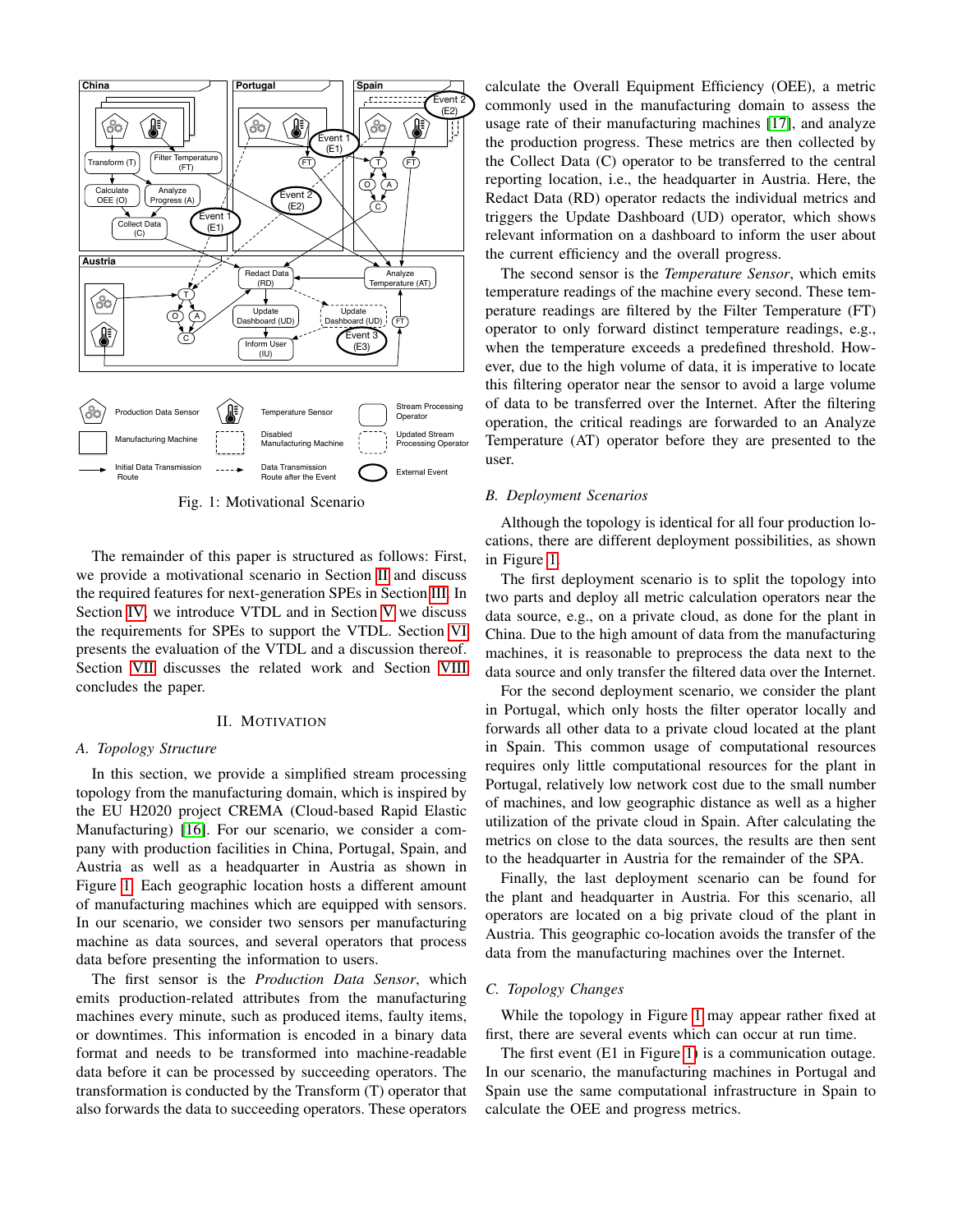This setup is feasible as long as the network connection between these two plants is intact. Nevertheless, whenever there is a communication outage, the SPA needs to be reconfigured to continue data processing. Based on the geographical location, it is possible to reroute the raw data to Austria to compensate the outtake and resume data processing.

The second event (E2) represents a volume reduction for the SPE. Occasionally, manufacturing machines have downtimes and the full data processing capacities of the SPE are not required anymore. Whenever the full processing capabilities are not required anymore, it is feasible to release computational cloud resources and reroute the data to reduce the total operational cost. For E2, several manufacturing machines are switched off in Spain and similar to the previous event it is possible to reroute the raw production data to Austria for processing.

While the first two events are triggered by operational aspects, it may also be required to replace individual operators due to organizational reasons. For the third event (E3), we consider a software update for the UD operator. This software update fixes an internal flaw of the operator implementation, but the overall semantics of the operator, i.e., the input and output data structure, remains the same. For this update, it should not be required to redeploy the whole topology, as required for most of the established SPEs, like Apache Storm or Apache Spark. SPEs should only need to buffer the incoming traffic for a short time until the new UD operator is in place and can continue with its operations.

It should be noted that the simplified example provided in this section is illustrative only. In fact, the handling of data streams is not a singularity in the smart manufacturing, but rather a prerequisite in smart systems in general, e.g., smart cities [\[18\]](#page-9-11), smart grids [\[19\]](#page-9-12), or smart healthcare [\[20\]](#page-9-13).

#### III. FEATURES FOR NEXT-GENERATION SPES

<span id="page-2-0"></span>Based on the motivational scenario, we identify some basic as well as six next-generation features that are not available in today's SPEs (see Section [VII\)](#page-7-0). The main difference between the basic features and the next-generation features is that the basic features are already mostly covered by existing topology description languages, such as SPL [\[15\]](#page-9-8) or CQL [\[21\]](#page-9-14).

# *A. Basic Features*

The primary feature of any topology description approach is to define how data sources, operators, and information consumers, are connected to realize an SPA. Stream processing topologies are usually represented as directed acyclic graphs [\[15\]](#page-9-8), where vertices represent the operators and edges represent the data streams between the operators. A data source feeds data into the topology and has no incoming data streams. Hence, each topology requires at least one data source, but there can be arbitrarily many. The data provided by the sources is then processed by one or more operators.

Operators execute user-defined code, whether it is a simple operation like filtering, aggregation, merging or more complex ones such as regression, classification [\[2\]](#page-8-1). Operators can obtain data from arbitrarily many vertices, i.e., data sources or other operators, and emit new data to other vertices, i.e., other operators or data sinks. Data sinks or consumers represent the endpoints of an SPA since they only consume data, i.e., only have incoming edges and each SPA needs at least one data sink.

## *B. Next-Generation Features*

*Deployment Preferences (F1):* The most important feature for geographically distributed SPAs is deployment preferences for individual operators [\[6\]](#page-8-5). While this is not relevant for SPAs in a single location, it becomes crucial for geographically distributed ones. Each operator needs to be able to provide a set of admissible deployment locations where it can operate and satisfy real-world constraints. These constraints mainly affect data sources, e.g., a temperature sensor or a camera, which are running in a fixed location cannot be relocated. Additionally, it may also be prohibited to transfer specific data, e.g., medical data, to certain locations like public clouds [\[14\]](#page-9-7) which also limits the deployment of some operators.

*QoS Compliance (F2):* Although QoS compliance is commonly used for software services, such as SPAs [\[22\]](#page-9-15), it is, to the best of our knowledge, not considered by state-of-the-art SPEs on an operator level.

While the application-level QoS compliance may be sufficient for most users, research for microservices has shown that a more fine-grained approach, i.e., on an operator level, allows identifying bottlenecks. Based on such a bottleneck analysis resource provisioning algorithms can achieve lower costs by only scaling specific operators instead of the whole SPA [\[23\]](#page-9-16). Furthermore, an operator-level QoS compliance also allows the integration of external operators on a software-as-a-service basis into SPAs [\[24\]](#page-9-17).

*Fault Tolerance (F3):* To compensate operator failures or hardware failures, it is imperative that SPEs are capable of applying automatic failure compensation mechanisms. Nowadays, SPEs already provide basic fault tolerance mechanisms, like the automatic restart of operators whenever they fail [\[25\]](#page-9-18). Nevertheless, it is required to also support more sophisticated fault tolerance mechanisms, like deploying an updated topology for SPAs to reroute the traffic (as required for event E1). This feature builds on top of the QoS compliance feature (F2), which allows the SPE to detect operator failures, e.g., based on a high latency, or infrastructure outages.

*Operator Composability (F4):* To ensure the compatibility among the operators, it is required to provide simple semantic annotations, regarding incoming as well as outgoing data types as already proposed for the streaming data itself [\[26\]](#page-9-19). These semantic annotations can be used to check whether operators are compatible and in a further step also to apply an automatic semantic operator selection. This would allow the user to only provide an abstract description for the operator task, and the SPE can autonomously create the topology which reduces the users' workload for designing SPAs. This feature is already available for other domains like sensor networks [\[27\]](#page-9-20), but is still missing for SPAs running on SPEs.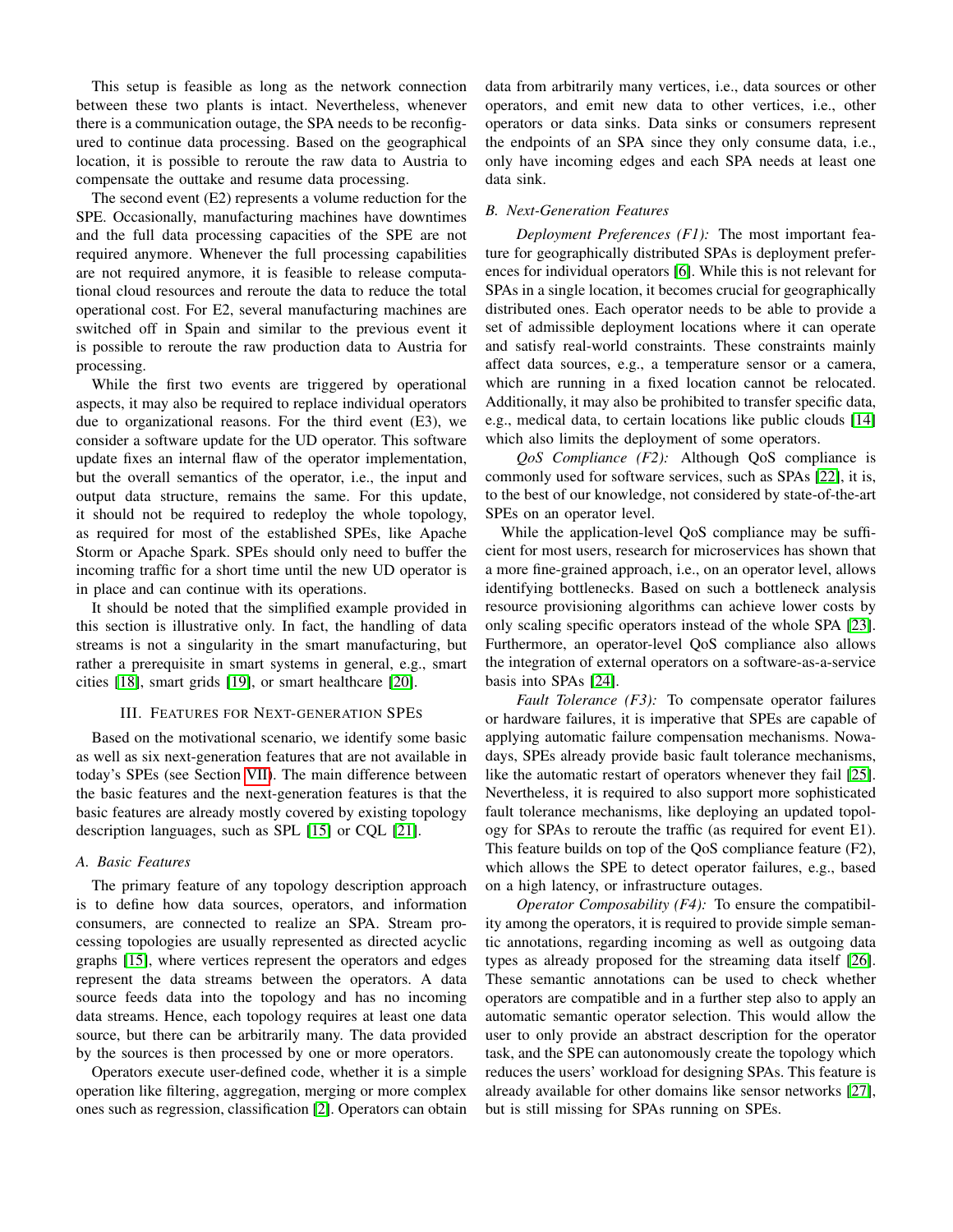*Topology Modifications at Runtime (F5):* The need for topology modifications at run time, as required for the third compensation mechanism (E3) in the motivational scenario, has also been identified in the literature [\[28\]](#page-9-21), [\[29\]](#page-9-22). Stream processing topologies are often deployed for long-term data processing, which makes it hard to apply minimal updates, such as bug fixes for individual operators, without redeploying the whole SPE. Therefore, the SPE needs the possibility to pause the data flow for individual operators, to apply the update. As long as the operator composability (F4) does not render any inconsistencies, it is sufficient to only pause the processing for the operator that needs to be updated. This allows to update topologies with software updates or enable fine-grained failure compensation measures.

*Different Data Transfer Modes (F6):* Due to the geographically distributed deployment, it is required that some operators are connected via the Internet instead of a local connection which is common for centralized SPE deployments. The network connection over the Internet may result in a high communication overhead because each data item is sent individually which is only efficient in local settings. To mitigate this communication overhead, it is often more efficient to create so-called micro-batches, i.e., to aggregate multiple data items and send them as a single group (or batch) over the Internet. This reduces not only the communication overhead and network load but also improves the performance of the data processing [\[30\]](#page-9-23).

# <span id="page-3-0"></span>IV. VTDL – VIENNA TOPOLOGY DESCRIPTION LANGUAGE

The goal of the VTDL is to support both the basic features, as already present for existing topology description approaches, as well as the next-generation features that we have identified in the previous section. We have chosen the SPL [\[15\]](#page-9-8), which was initially developed for System S as a starting point since it already provides some of the identified features compared to other description approaches (see Section [VII\)](#page-7-0). The description of the SPA topology is provided through a VTDL file, which contains a list of the operators, their roles, and attributes, as well as information on how they are connected.

In VTDL, each vertex of a topology is identified by a textual identifier, which is prefixed with a \$ character, as presented in Listing [1.](#page-3-1) Directly after the identifier, the role of the vertex is indicated, namely *Source()*, *Operator()*, or *Sink()*; the latter two roles need to take at least one operator identifier as the input parameter, to describe the data flows between the operators. When the operator needs to receive data from several upcoming sources, their identifiers are specified in a comma-separated list, e.g., \$*oeeS,* \$*progressS*. In addition to the structural description, each vertex is assigned a set of keyvalue pairs, as listed in Table [I,](#page-4-1) which include attributes of interest for the deployment time and run time management. These key-value pairs can be categorized into three categories: required attributes, attributes with default values, and optional attributes.

<span id="page-3-1"></span>Listing 1: Excerpt of a Topology Description for an SPA

|   | \$productionData        |                      | $=$ Source() {                                    |
|---|-------------------------|----------------------|---------------------------------------------------|
|   |                         |                      | concreteLocation : ":::::ffff:8083:c001/cpu",     |
|   | type                    |                      | : "source",                                       |
|   | outputFormat            |                      | : "productiondata"                                |
| ł |                         |                      |                                                   |
|   | <b>\$transform</b>      |                      | = Operator (\$productionData) {                   |
|   |                         |                      | allowedLocations : ":::::ffff:8083:c001"          |
|   |                         |                      | $"$ :::::ffff:8083:c002",                         |
|   | poolPreferences         | $\ddot{\phantom{a}}$ | "cpu gpu",                                        |
|   |                         |                      | concreteLocation : ":::::ffff:8083:c001/cpu",     |
|   | inputFormat             | $\ddot{\phantom{a}}$ | "productiondata",                                 |
|   | type                    |                      | : "transformData",                                |
|   | outputFormat            | $\ddot{\phantom{0}}$ | "machinereadableProductionData",                  |
|   | stateful                |                      | "false",                                          |
|   | maxResponseTime         |                      | : "0.5"                                           |
| ł |                         |                      |                                                   |
|   | \$oee                   |                      | = Operator (\$transform) {                        |
|   |                         |                      | allowedLocations : ":::::ffff:8083:c001"          |
|   |                         |                      | $"$ :::::ffff:8083:c002",                         |
|   | inputFormat             |                      | : "machinereadableProductionData",                |
|   | type                    |                      | : "oeeCalculator",                                |
|   | outputFormat            |                      | : "oeeData",                                      |
|   | compensation            | $\mathbf{r}$         | "redeployTopology"                                |
| ł |                         |                      |                                                   |
|   |                         |                      |                                                   |
|   | Sprogress               |                      | = Operator(\$transform) {                         |
|   |                         |                      | allowedLocations : ":::::ffff:8083:c001"          |
|   |                         |                      | $"$ :::::ffff:8083:c002",                         |
|   | inputFormat             |                      | : "machinereadableProductionData",                |
|   | type                    | $\mathbf{r}$         | "analyzeProgress",                                |
|   | outputFormat            |                      | : "progressData",                                 |
|   | compensation            |                      | : "mailto:admin@tuwien.ac.at"                     |
| ł |                         |                      |                                                   |
|   | \$collectData           |                      | = <b>Operator</b> (\$oee, \$progress) {           |
|   | $allowedLocations : *,$ |                      |                                                   |
|   | poolPreferences         |                      | : "ssd",                                          |
|   | concreteLocation :      |                      | $":::::$ ffff:8083:c001/ssd",                     |
|   | inputFormat             |                      | : "oeeData progressData",                         |
|   | type                    | $\ddot{\phantom{a}}$ | "collectData",                                    |
|   | outputFormat            |                      | "dataCollection",                                 |
|   | maxQueueLength          |                      | : "200",                                          |
|   | protocol                |                      | "microbatch/50items",                             |
|   | compensation            |                      | : "deploy:www.visp.io/backup.vtdl"                |
| ł |                         |                      |                                                   |
|   | \$informUser            |                      | $=$ Sink (\$collectData)                          |
|   |                         |                      | concreteLocation : ":::::ffff:8083:c002/general", |
|   | inputFormat             |                      | : "dataCollection",                               |
|   | type                    |                      | : "informUser"                                    |

The most important attribute is the *type* of the vertex, which describes the functionality of the operator, whose concrete implementation is resolved by the SPE. The second most important attribute of the VTDL is the location aspect of the operator as required for F1. Each location is identified by an IP address, which defines the concrete location of the SPE, data source or data sink and is a must-have attribute. The default value is \*, which does not restrict the deployment locations. Nevertheless, it is also possible to restrict the locations by providing a list of allowed ones.

Each geographic location may have different resource types available, e.g., resources with specific hardware aspects, like solid state drives (SSDs), high-performance CPUs or GPUs. VTDL assumes that these resources are handled as resource pools, e.g., a resource pool with high-performance CPUs, and the SPA designer can indicate deployment preferences by providing a list of *poolPreferences*. This allows the SPE deploying the operators according to their resource preferences if the specific hardware is available. If the specific hardware is not available, the SPE will select any computational resource which is available.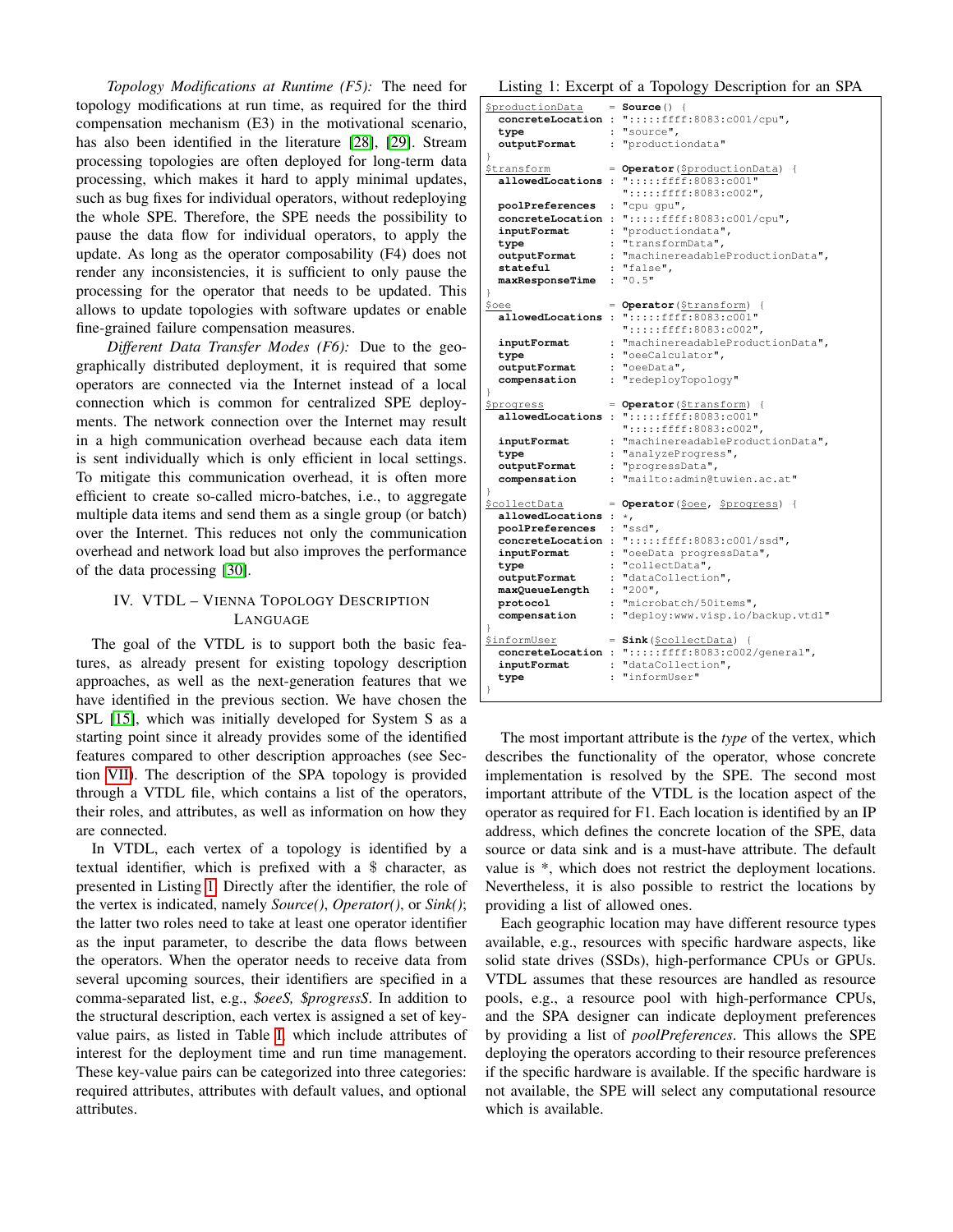TABLE I: Operator Attributes

<span id="page-4-1"></span>

The *concreteLocations* value is composed of an IP address and the pool identifier. This attribute needs to be provided at design time for data sources and sinks since they are fixed. For operators, this attribute is optional, but it can be used to indicate concrete deployment instructions. All other concrete locations are selected at deployment time, as discussed in Section [V-B.](#page-5-0) Later at run time, this concrete location can be updated if necessary to improve the performance of the SPA, e.g., to recover from a failure or to meet QoS requirements.

Besides the type attribute, the VTDL also features several attributes for the semantic description of the operator to enable composability checks (F4) or automatic semantic operator selections. Due to the fact that these composability checks are not essential for the data processing, these attributes are optional. These composability checks are represented by the *outputFormat* attribute that defines the semantic type of the data, which is forwarded to succeeding vertices for each source and operator and the counterpart (*inputFormat*), which is used for all operators and sinks.

The next category of attributes considers the QoS aspects of the operator (F2). Up to now, the VTDL considers the *maxResponseTime* for one processing operation and the *maxQueueLength*, which measures the amount of data items waiting for processing. Nevertheless, there are also other QoS aspects like the maximum CPU or memory utilization for a particular operator, which could be easily added as attributes for the operators. To inform the execution framework regarding the operator behavior at run time, VTDL comprises three more attributes: stateful, replicationAllowed, and protocol.

The *stateful* attribute describes whether the operator is stateful, i.e., computes the output data using the incoming data together with internal state information. This attribute is required to indicate the required effort to migrate operators, because it is easy to relocate stateless operators, but it requires extra effort to migrate the state for stateful ones [\[31\]](#page-9-24).

The *replicationAllowed* attribute describes whether multiple instances of the same operator can be executed concurrently by the SPE, whereas the SPE needs to take care of the concrete partitioning-scheme of the data. Both operational attributes *stateful* and *replicationAllowed* are optional. To apply a conservative approach to preserve the application integrity, we recommend to assume by default each operator as stateful and with no replication allowed.

The *protocol* attribute (F6) allows for defining the data transmission type (see the *collectDataS* operator in Listing [1\)](#page-3-1). It can take two types: *stream*, which is the default option, and *microbatch*, which requires collecting data in groups (i.e., batches) before applying the operator function. For the latter option, the batch size for the micro-batch is provided by either the number of items for the micro-batch, as shown in Listing [1](#page-3-1) or by the time in milliseconds, e.g., 100 ms, for sliding intervals. The default setting for this attribute is the individual transmission and it only needs to be set to enforce the micro-batch transmission.

The final attribute is the *compensation* attribute (F3), which describes the failure compensation mechanism in case one operator becomes unavailable. Currently, VTDL supports four different failure compensation mechanisms, as shown in Listing [1.](#page-3-1) The first compensation mechanism scope is motivated by the literature [\[32\]](#page-9-25) and is identified by the keyword *redeploySingle*: it requires to deploy a new instance of the faulty operator, cache the incoming data during the new instance startup time, and finally replay the cached data.

The second compensation mechanism, identified by *redeployTopology*, requires restarting the whole SPA, thus resulting in a possible loss of currently cached and processed data. This data loss is also the case for the third compensation mechanism, which allows to deploy an alternative topology when a failure of the current one occurs (as required for E1); the option *deploy:*<*URL*> specifies this compensation mechanism, where the URL indicates the location of an alternative topology which is deployed as a replacement for the existing one. The last option two options are strictly speaking not a compensation mechanism. They allow the SPE to notify a user via email, i.e., *mailto:*<*email-address*>, or to simply ignore the failure indicated by *none*.

## V. MANAGEMENT FOR VTDL

<span id="page-4-0"></span>To enact topologies, which are defined based on the VTDL, SPEs are required not only to parse the incoming topology descriptions but also to apply topology modifications at run time (F5). First, we provide a short overview of the VISP architecture, which serves as a reference implementation for the VTDL. Then, we present the required functionality by the VISP Runtime to support all features of the VTDL.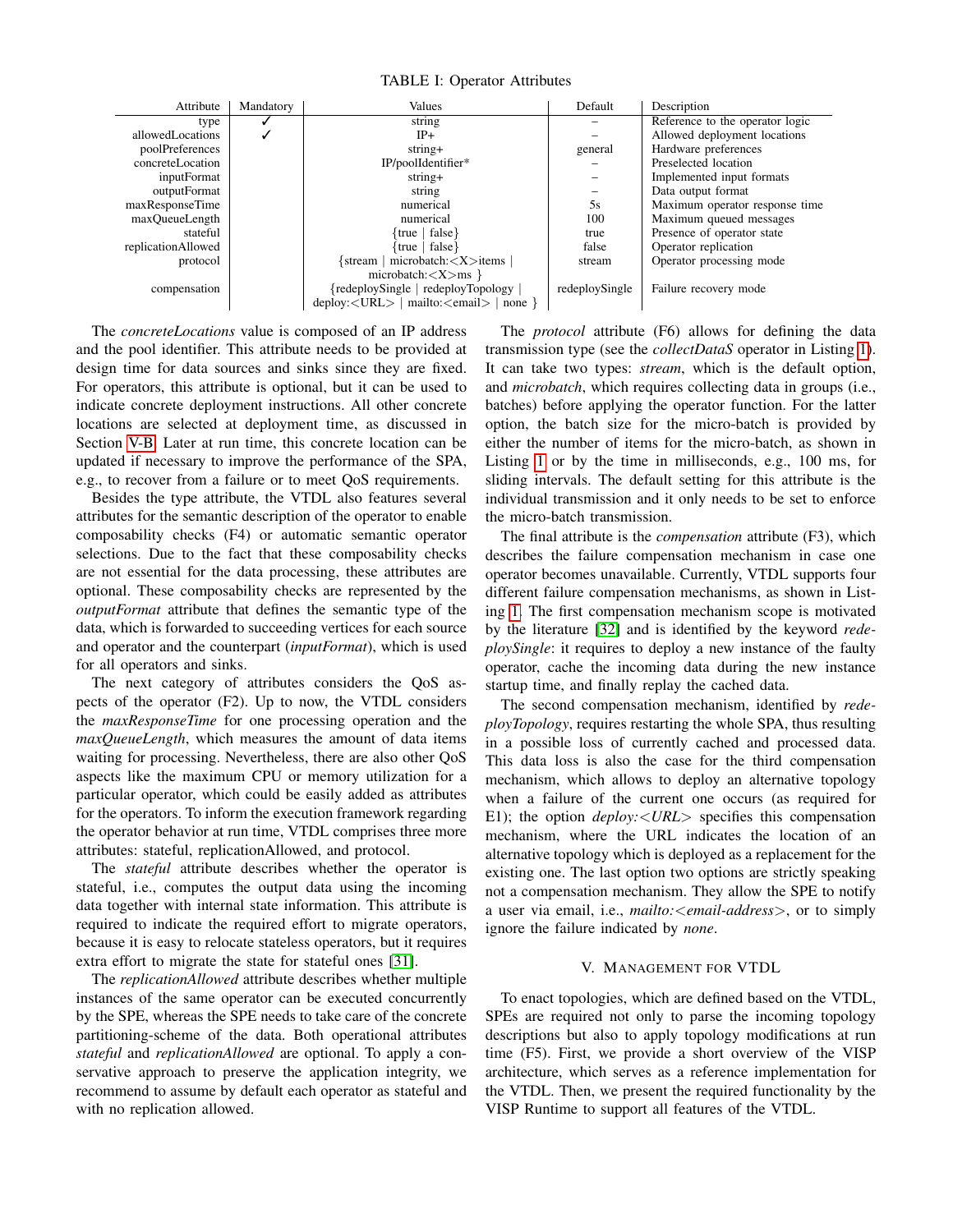<span id="page-5-1"></span>

Fig. 2: Architecture of the VISP Ecosystem

## *A. System Architecture of the VISP Ecosystem*

This section provides a short overview of the architecture of the VISP Ecosystem [\[24\]](#page-9-17), which uses the VTDL for topology descriptions. The VISP Ecosystem is a distributed research prototype, which is capable of running geographically distributed stream processing topologies without any specific interactions required by the user. The core component is the VISP Runtime, represented in Figure [2](#page-5-1) (based on the FMC notation [\[33\]](#page-9-26)), which works in cooperation with several other components, namely the computational resources and the operator registry. The computing resources are needed for executing the operators, whereas the latter is a library of publicly existing operators that can be used to create new data SPAs.

When an SPA is deployed on computational resources, it processes data emitted by data sources (on the left-hand side of Figure [2\)](#page-5-1), to generate high-value information for users, as shown on the right-hand side of Figure [2.](#page-5-1) The application can be distributed across multiple VISP instances, which are selfcontained regarding data processing. This allows the usage of VISP Runtimes as data sources as well as data sinks to realize distributed SPA topologies.

The data to be processed is provided by data sources or preceding VISP Runtimes that push the data to the messaging infrastructure. The actual data processing is conducted by operators, which are running on computational resources, e.g., virtual machines provided by a public or private cloud. At deployment time, each operator is started from a dedicated operator image, e.g., a Docker Image, which is hosted on an external operator repository. As soon as all operators are started, the operators fetch the data from the messaging infrastructure, process it and return the results to the messaging infrastructure. These results are then either fetched from succeeding operators within the same VISP Runtime or forwarded to other VISP Runtimes in different geographic locations.

The remaining components of the VISP Runtime are in charge of ensuring enough processing capabilities, e.g., by replicating individual operators or initiating failure compensation mechanisms, such as notifications or the redeployment

of operators. For a detailed description of the individual components, we refer to our previous work [\[24\]](#page-9-17).

# <span id="page-5-0"></span>*B. Implementation of the VTDL*

In this section, we are going to discuss the required functionality of SPEs based on the reference implementation update procedure for the VISP Runtimes as shown in Figure [3.](#page-6-1) The overall update procedure consists of 13 steps  $(S1 - S13)$ which are conducted by a managing VISP Runtime, i.e., the VISP Runtime that first receives the new topology description as well as all other involved VISP Runtimes, which are affected by the topology instantiation or update. Each new topology update operation, including its initial deployment, is triggered by the upload of a new VTDL file to any VISP Runtime (S1). This VISP Runtime is then promoted to be the managing VISP Runtime and checks the composability of the topology (S2) based on semantic annotations provided by the VTDL file. Then, the managing VISP Runtime evaluates if each operator is already assigned a concrete location. If this is not the case, the managing VISP Runtime assigns concrete locations based on the available locations in the topology grounding step (S3); this location is selected based on values of the allowedLocations key. VISP currently supports two grounding approaches, i.e., selecting the first suitable location for a given pool preference for an operator or selecting a random location based on the available ones.

After the preparation phase, the VISP Runtime informs all other involved VISP Runtimes of the update. To apply only one update at a time, the VISP Runtime checks that no other updates are in place. Therefore, the managing VISP Runtime starts a synchronized query, asking for the status of the other VISP Runtimes (S5). If no other updates are in place, it initializes the update (S6): Each of the involved VISP Runtimes is blocked for other updates, and the managing VISP Runtime distributes the updates to all involved VISP Runtimes. The concrete number of updates depends on the actual changes for the SPA. This set of updates is derived by comparing the currently deployed topology against the new one and generating an update command for each change between the topologies. The update sets either consist of creation commands for new operators, deletion commands for operators which are not required anymore or a reconfiguration command for the messaging infrastructure if the data flow is redirected. When there is no topology available, the set of update commands comprises of the whole topology. But in most cases, there are only small changes to existing topologies which result in partial updates.

After all required update commands are distributed to the affected VISP Runtimes, they evaluate whether the update is feasible based on the locally available computational resources. If this is the case, the managing VISP Runtime is informed of the successful update checks; otherwise, an exception is raised (S8). Up to this step (S8), no changes have been applied to any already running operators, which allows a stop of the topology update command without any compensation mechanism required. The first actual changes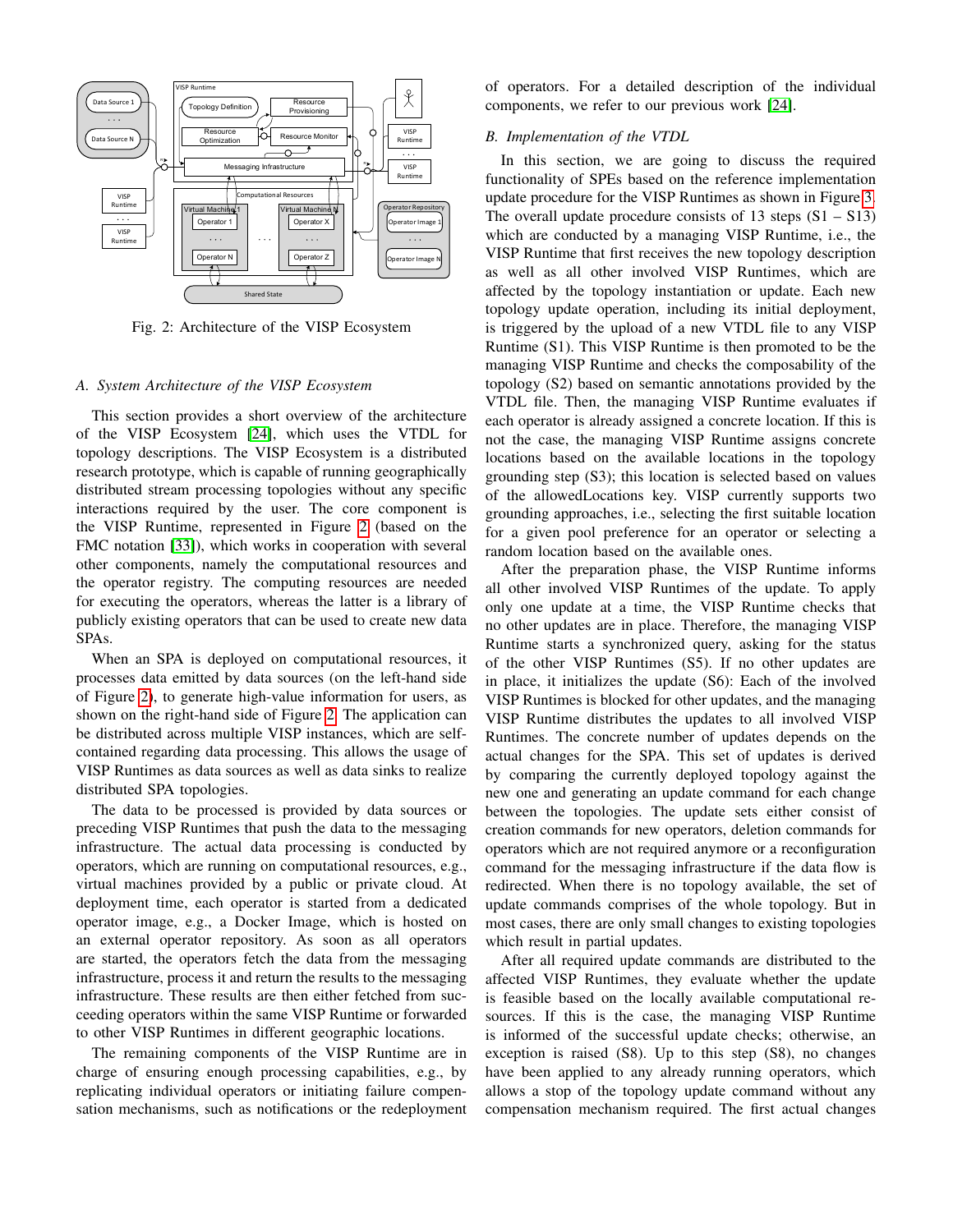<span id="page-6-1"></span>

Fig. 3: Topology Update Procedure

are applied in the next step (S9), which triggers a processing stop for all affected operators.

This marks a major distinction in contrast to other SPEs, which need to terminate the complete SPA before deploying new of updated topologies and therefore suffer downtimes. The VTDL approach allows the SPE to continue the data processing for those operators that are not affected by the update operation. After stopping the data processing, each involved VISP Runtime applies the updates to its messaging infrastructure (S10), removes obsolete operators and instantiates new ones (S11). These two steps represent the only critical steps, where manual compensations may be required if any reconfiguration fails. As soon as all update commands have been executed, all VISP Runtimes apply another composability check to ensure that the topology is enacted as intended (S12) and, if this check does not raise any issues, the processing is continued for all operators (S13).

# VI. EVALUATION

## <span id="page-6-0"></span>*A. Evaluation Scenarios*

To evaluate the VTDL and the reduced management overhead for distributing the topology across different geographic locations and applying the topology configuration at each location, we conduct a case study consisting of several scenarios based on the motivational scenario. These scenarios are evaluated regarding duration as well as required user interactions for both the VTDL approach and a baseline approach. The baseline approach represents the state of the art for most established SPEs, e.g., Apache Storm, which do not support any partial updates. In contrast to the VTDL approach, the baseline approach also does not consider SPAs across multiple geographic locations which require the user to apply topology deployment for each geographic location individually.

*1. New Topology in one Location:* For the first scenario, we assume a topology deployment for a single location. This scenario represents the state of the art for established SPEs and requires no update activities for other SPEs.

*2. New Topology across four Locations:* The second scenario represents an initial deployment for the motivational scenario. Hereby, the VTDL approach is only required to upload the topology to one VISP Runtime in one location, whereas the baseline approach requires uploading a subset of the topology to all involved locations one after another. The first and the second scenario consider both the messaging infrastructure configuration as well as the operator instantiation for the SPA.

*3. Network Disruption (E1):* For the network disruption scenario, the VTDL approach can rely on the automatic failure detection and compensation of VISP Runtimes to detect network disruptions between two regions and reconfigure the data flow based on a given alternative topology. This feature is not available for other SPEs and therefore, the evaluation of the baseline approach for this scenario is not possible.

*4. Resource Reconfiguration (E2):* The resource reconfiguration scenario evaluates the time to reconfigure the data flow between a sensor and an operator for the VTDL approach. This reconfiguration only requires an update to the messaging infrastructure, since the operators are already running in the target location. For the baseline approach, it is required to upload a new topology for all the affected regions, which also requires the deployment of new operators.

*5. Single Operator Update (E3):* The last scenario evaluates the time required to update a single operator. For this scenario, it is sufficient for the VTDL approach to only update the specific operator, whereas the baseline approach requires the redeployment of the complete topology for the affected location.

#### *B. Evaluation Setup*

To conduct the evaluation, we have set up four VISP Runtimes, which represent the individual locations of the motivational scenario, on an OpenStack-based private cloud<sup>[2](#page-6-2)</sup> and on three regions of Amazon  $EC2<sup>3</sup>$  $EC2<sup>3</sup>$  $EC2<sup>3</sup>$  to simulate the different geographic regions.

The interactions are conducted by Selenium scripts<sup>[4](#page-6-4)</sup> to eliminate any human-based delays for the evaluation. Each task of these Selenium scripts, e.g., opening a webpage, uploading a VTDL file or removing an enacted topology, is counted as an individual interaction whereas the duration is assessed by the total run time of the Selenium script for the complete scenario.

<span id="page-6-2"></span><sup>2</sup><https://www.openstack.org>

<span id="page-6-3"></span><sup>3</sup><https://aws.amazon.com/ec2/>

<span id="page-6-4"></span><sup>4</sup><http://www.seleniumhq.org>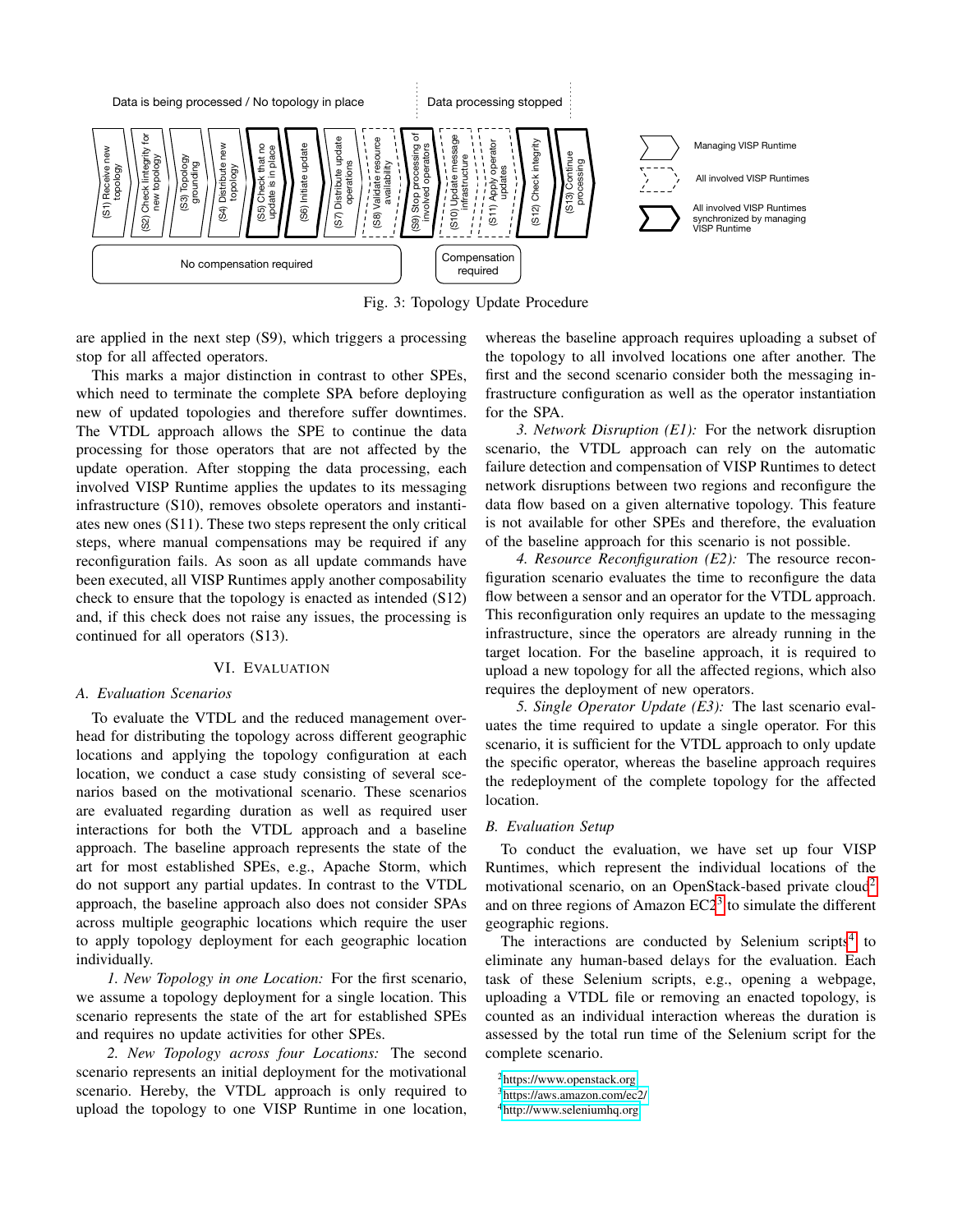# *C. Results and Discussion*

To eliminate any potential corruption, e.g., side effects by other cloud users, due to the evaluation in a cloud environment, each scenario was executed three times. Table [II](#page-8-7) shows the average results alongside with the standard deviations of the individual measurements.

For the first scenario, there is no difference between the VTDL approach and the baseline approach, because both approaches follow the same instructions. Each topology update requires three interactions: opening the web-based user interfaces, selecting the desired VTDL file in a file chooser, and initiating the update procedure by clicking on a button. The overall scenario takes about 55 seconds, which is mainly due to the instantiation of Docker Container for each operator. The Docker Images are already available for all scenarios to avoid any network-related delays for downloading the Docker Images.

The first difference between the VTDL approach and the baseline approach can be seen for the second scenario, where the topology is deployed across four locations. The VISP Runtime is capable of deploying the topology to multiple locations in parallel which results in a shorter duration compared to the first scenario, although the update instructions need to be propagated over the network. For the baseline approach, it is required to upload the individual parts of the topology one after another to the individual SPEs to ensure the correct data flow wiring among the different regions. This sequential approach requires significantly more interactions, i.e., four times as much than for the VTDL approach which results in an about 40% faster topology instantiation. Hereby, the majority of the deployment time can also be attributed to the startup duration of the Docker Container.

The first event scenario (E1) can only be evaluated for the VTDL approach because other SPEs do not support any sophisticated failure compensation on an operator level. For this scenario, we have selected the *deploy* functionality as the compensation mechanism, which obtains a new VTDLfile from a predefined location and applies the delta update between the topologies. Here, it is sufficient to reroute the traffic from Portugal to Austria, which results in a low duration between the event and the topology update. The event is detected by the watchdog mechanism of the VISP Runtime, which evaluates the availability and connectivity among the individual operators every ten seconds. The detection of the outtake takes on average 5 seconds, but in the worst case this can take up to 10 seconds, depending on the cycle of the watchdog. These changing detection times result in different compensation durations, which is also indicated by the high standard deviation for this scenario. This scenario also does not require any user interactions since the failure compensation is conducted autonomously by the VISP Runtimes.

The next scenario (E2) describes an active resource configuration within the topology which results in a shorter average duration as for E1. For the VTDL approach, it is sufficient to only reroute the data flow between the sensor and the operator, whereas the baseline approach requires the removal and redeployment of two sub-topologies, i.e., for Spain and Austria, which results in an update duration of almost 54 seconds. That is about 18 times as long as for the VTDL approach. The baseline approach also requires five interactions more than the VTDL approach, because it requires two topology removals and two topology uploads.

The last scenario (E3) requires the removal and update of one VISP Runtime for the baseline approach compared to the update of a single operator. For the new instantiation, all operators are newly deployed which results in a six times higher duration compared to the VTDL approach, where only one operator is removed and the updated one is deployed again.

The evaluation of the VTDL approach against the baseline approach which is used for established SPEs shows that the VTDL-based approach can reduce both the duration for applying changes to a topology as well as the required manual interactions.

# VII. RELATED WORK

<span id="page-7-0"></span>Up to now, there is no suitable topology description approach, which addresses all features identified in Section [III.](#page-2-0) Nevertheless, there are already several topology description approaches, which address the features at least partially as shown in Table [III.](#page-9-27)

For the discussion of the related work, we only analyze whether the topology description approach supports the desired features. This limitation is specifically relevant for the fault tolerance aspect (F3): Although most SPEs consider fault tolerance mechanisms, up to now, there are hardly any approaches which consider this aspect on a language level. In addition to the identified features, we also consider whether the topology description approach allows for an abstract topology description, i.e., no SPE-specific knowledge is required to define new topologies.

For the VTDL, the most related topology description approach is the SPL [\[15\]](#page-9-8) because the VTDL uses the same structural concepts. The major differences between the SPL and the VTDL are a lack of several features for SPL, like QoS-related attributes and explicit fault tolerance instructions. The most recent version of the SPL already considers the placement of operators on specific computational resources within one System S instance [\[15\]](#page-9-8). Nevertheless, the SPL does not support topologies across multiple System S instances.

The continuous query language (CQL) [\[21\]](#page-9-14) follows the design principles of SQL. This enables domain experts to design individual operators as well as topologies based on an SQL-like syntax without considering any SPE-specific aspects, like deployment restrictions or resource elasticity. The downside of this abstract approach is that none of the nextgeneration features are considered within the design of CQL and the focus on the SQL-like syntax makes it hard to integrate them into CQL. While CQL provides an easy to use topology design approach, it is not widely supported by SPEs.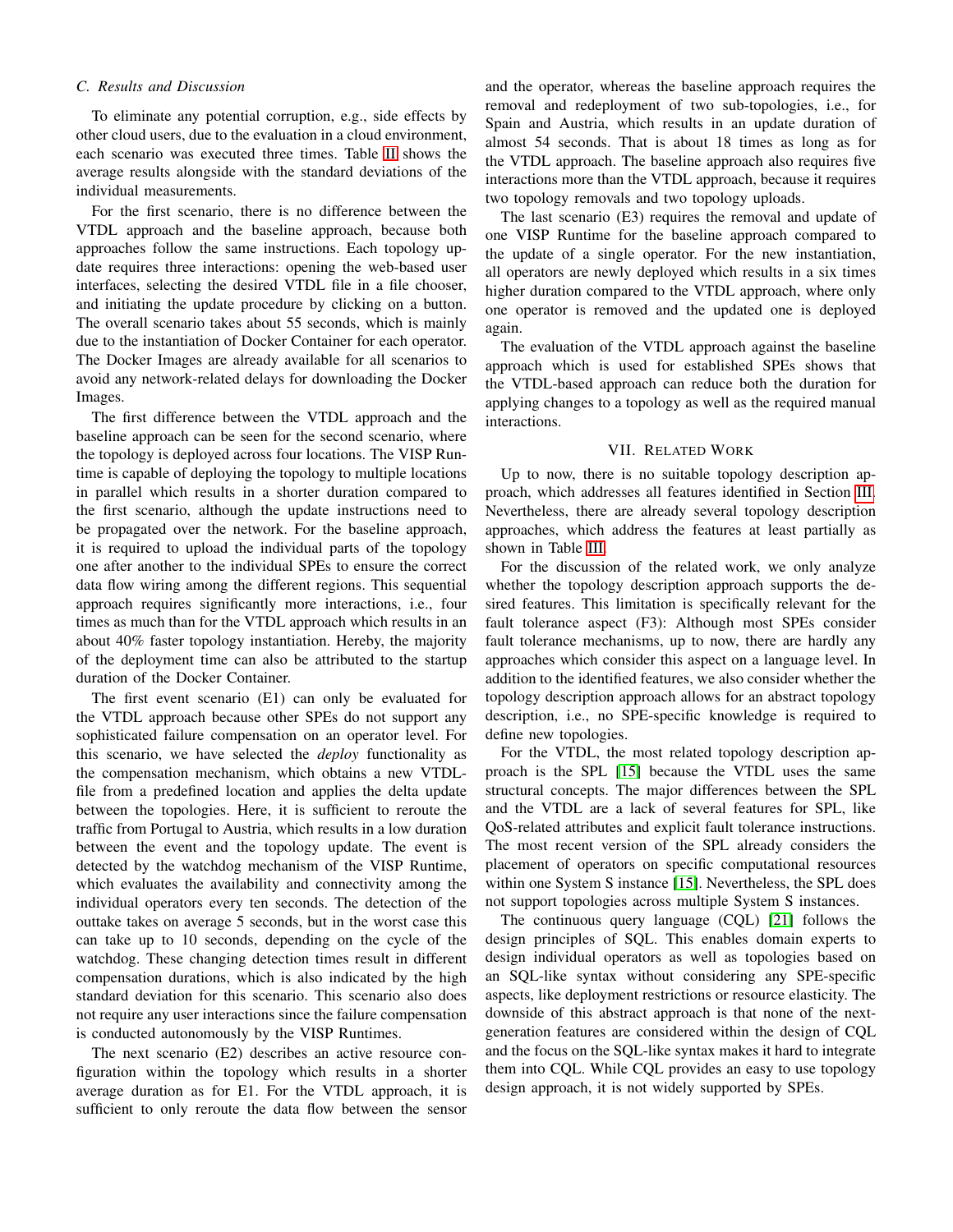TABLE II: Evaluation Results

<span id="page-8-7"></span>

|                                       | VTDL Approach                  |              | Baseline Approach               |              |  |
|---------------------------------------|--------------------------------|--------------|---------------------------------|--------------|--|
|                                       | duration (ms)                  | interactions | duration (ms)                   | interactions |  |
| 1. New Topology on one Location       | 54977.33 ( $\sigma = 982.03$ ) |              | 54977.33 ( $\sigma$ = 982.03)   |              |  |
| 2. New Topology across four Locations | 40953.67 ( $\sigma$ = 431.03)  |              | 68098.00 ( $\sigma$ = 1701.86)  | 12           |  |
| 3. Network Disruption (E1)            | 7532.67 ( $\sigma = 1921.05$ ) |              |                                 |              |  |
| 4. Resource Reconfiguration (E2)      | 3301.33 ( $\sigma$ = 281.56)   |              | 54056.33 ( $\sigma = 1554.08$ ) | 8            |  |
| 5. Single Operator Update (E3)        | 5688.67 ( $\sigma$ = 363.53)   |              | $35623.33 (\sigma = 1169.39)$   |              |  |

To resolve this issue, an intermediate language called River [\[34\]](#page-9-28) has been developed, which allows running CQLbased topologies on System S. This abstraction layer follows a similar approach as the Apache Beam project does and also supports the integration of StreamIt [\[35\]](#page-9-29), a programmatic topology description language, into System S.

The majority of the SPEs only support a code-based topology description. For our analysis, we consider Apache Storm [\[3\]](#page-8-2) and Apache Spark Streaming [\[4\]](#page-8-3) as representatives for established SPEs. Nevertheless their features are similar for other SPEs like Apache Apex<sup>[5](#page-8-8)</sup>, Apache Flink [\[36\]](#page-9-30) and to some extent also Apache Kafka<sup>[6](#page-8-9)</sup>. These SPEs already consider basic QoS-related aspects, like parallelism, and can redistribute computational resources at run time for replicated operators. However, none of these SPEs supports structural changes of topologies at run time (F5). Furthermore, Apache Spark Streaming also allows some basic fault tolerance mechanism.

To abstract the code-based topology representation for Apache Storm, the Flux project proposes a Domain Specific Language (DSL). This DSL allows an abstract description of an Apache Storm topology, which can then be translated into a concrete implementation, similar to Apache Beam or River. Additionally, there are also other topology description approaches like REPARA [\[37\]](#page-9-31) or SPar [\[38\]](#page-9-32), but they also do not consider the required features for next-generation SPEs. Based on the comparison shown in Table [III,](#page-9-27) one can see that the features discussed in Section [III](#page-2-0) are only partially supported by current topology description approaches, whereas VTDL considers all of the required features.

The large variety of established (System S [\[2\]](#page-8-1), Apache Storm [\[3\]](#page-8-2) or Apache Spark [\[4\]](#page-8-3)) and novel (Heron [\[5\]](#page-8-4) or CSA [\[6\]](#page-8-5)) SPEs results in a large variety of topology description approaches. To address this incompatibility issue, the Apache Beam project has been initiated. This project introduces the abstract Beam Model based on the Dataflow model [\[30\]](#page-9-23), which is then translated into concrete instructions for different SPEs, like Apache Spark [\[4\]](#page-8-3) or Apache Flink [\[36\]](#page-9-30). However, Apache Beam does not support any of the next-generation features which have been identified in Section [III.](#page-2-0) This is mainly because Apache Beam only provides an abstraction layer for other SPEs and therefore implements the least common denominator of the supported SPEs.

Besides the SPE-specific topology description languages, we also evaluated TOSCA [\[39\]](#page-9-33) as a foundation for the VTDL because TOSCA already considers different QoS aspects and capabilities for applications. Although these applications follow similar concepts as operators, the main focus of the VTDL is on the structural aspects of the stream processing topology and the technical deployment aspects, the main focus of TOSCA, are out of scope for the VTDL and need to be considered by SPEs.

# VIII. CONCLUSION

<span id="page-8-6"></span>Within this paper, we have motivated the need for a new topology description approach by discussing the features for next-generation SPEs. Based on these features we have introduced the VTDL, which extends the SPL with the required features to support distributed SPAs as well as fine granular QoS constraints for operators. Besides the abstract notation of the VTDL, we also presented a concrete management mechanism, which is required to use the features of the VTDL within SPEs. This management mechanism has been evaluated based on five scenarios and the evaluation shows that the VTDL approach has a significantly lower update duration for updating topologies compared to traditional approaches. Additionally, the evaluation also shows that the VTDL also enables new possibilities for SPAs like the automatic failure compensation.

For our future work, we plan to evaluate the usability of the VTDL based on a user study conducted with domain experts. This user study aims to assess the performance improvement for designing new topologies based on the VTDL. In addition, we plan to extend the integration to other SPEs by integrating the VTDL into the Apache Beam project to leverage Beam's already existing integration capabilities.

#### **REFERENCES**

- <span id="page-8-0"></span>[1] A. McAfee, E. Brynjolfsson, T. H. Davenport, D. Patil, and D. Barton, "Big data," *The management revolution. Harvard Business Review*, vol. 90, no. 10, pp. 61–67, 2012.
- <span id="page-8-1"></span>[2] B. Gedik, H. Andrade, K.-L. Wu, P. S. Yu, and M. Doo, "SPADE: The System S Declarative Stream Processing Engine," in *International Conference on Management of Data (SIGMOD)*. ACM, 2008, pp. 1123–1134.
- <span id="page-8-2"></span>[3] A. Toshniwal, S. Taneja, A. Shukla, K. Ramasamy, J. M. Patel, S. Kulkarni, J. Jackson, K. Gade, M. Fu, J. Donham, N. Bhagat, S. Mittal, and D. Ryaboy, "Storm@twitter," in *International Conference on Management of Data (SIGMOD)*. ACM, 2014, pp. 147–156.
- <span id="page-8-3"></span>[4] M. Zaharia, M. Chowdhury, M. J. Franklin, S. Shenker, and I. Stoica, "Spark: Cluster computing with working sets." *HotCloud*, vol. 10, pp. 10–17, 2010.
- <span id="page-8-4"></span>[5] M. Fu, S. Mittal, V. Kedigehalli, K. Ramasamy, M. Barry, A. Jorgensen, C. Kellogg, N. Lu, B. Graham, and J. Wu, "Streaming@twitter," *IEEE Data Engineering Bulletin*, vol. 38, no. 4, pp. 15–27, 2015.
- <span id="page-8-5"></span>[6] Z. Shen, V. Kumaran, M. J. Franklin, S. Krishnamurthy, A. Bhat, M. Kumar, R. Lerche, and K. Macpherson, "CSA: Streaming engine for internet of things," *IEEE Data Engineering Bulletin*, vol. 38, no. 4, pp. 39–50, 2015.

<span id="page-8-8"></span><sup>5</sup><https://apex.apache.org>

<span id="page-8-9"></span><sup>6</sup><http://docs.confluent.io/current/streams/developer-guide.html>